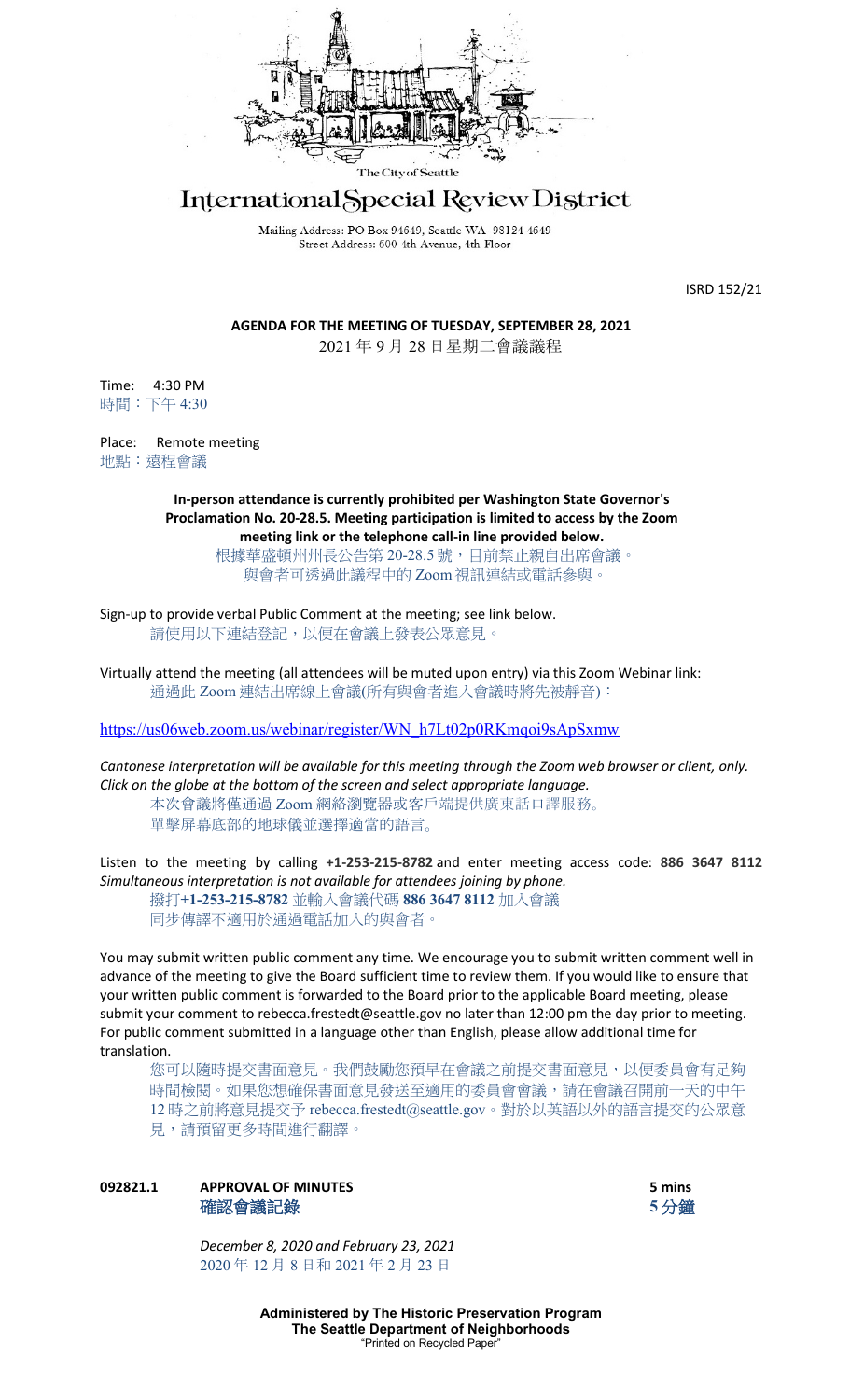# **092821.2 PUBLIC COMMENT 25 mins** 公眾意見 **25**分鐘

Members of the public may sign up to address the International Special Review District Board for up to 2 minutes on matters on this agenda; total time allotted to public comment at this meeting is 25 minutes. Additional time will be allotted to accommodate for interpretation, as needed. Register online to speak during the Public Comment period at:

公眾可以就議程上的事項向國際區特別審查委員會登記發言,發言時間上限為 2 分鐘;公 眾意見環節的總時間為 25 分鐘,並將根據需要分配額外的時間進行口譯。 請在網上登記於公眾意見環節內發言:

[http://www.seattle.gov/neighborhoods/programs-and-services/historic-preservation/historic](http://www.seattle.gov/neighborhoods/programs-and-services/historic-preservation/historic-districts/international-special-review-district/public-comment)[districts/international-special-review-district/public-comment](http://www.seattle.gov/neighborhoods/programs-and-services/historic-preservation/historic-districts/international-special-review-district/public-comment)

Online registration to speak at the International Special Review District Board meeting will start at 2:30 PM the day of the meeting, and registration will end at the start of the Board meeting. Members of the public who wish to speak can either use the call-in number or use the Zoom link above. Speakers must be registered in order to be recognized by the Chair/Board staff.

在國際特別審查區委員會會議上發言的在線登記將於會議當天下午 2:30 開始, 登記將在委 員會會議開始時結束。希望發言的公眾可以使用電話或上述的 Zoom 視訊連結參與。發言者 必須登記才能獲得主席/委員會工作人員的認可。

| 092821.3 | <b>BOARD BRIEFING</b> | 60 mins |
|----------|-----------------------|---------|
|          | 委員會簡報                 | 60 分鐘   |

## 092821.31 701 S. Jackson St.

*Presenter/*主講者: Anton Dekom, Neiman Taber Architects

Briefing on Use and Design proposal for new construction of a 9-story mixed-use building, to include 245 apartments, 76 congregate dwellings, 169 small scale efficiency units and ground floor retail. No parking is proposed. The lot size is 13,439 sq. ft. The proposal includes demolition of a one-story non-contributing commercial building and related service station island.

關於新建一座 9 層混合用途建築使用和設計提案的簡報,其中包括 245 套公寓、 76 套集合住宅單位、169 套小型高效住宅單位和地面零售空間。 沒設置停車。地塊面積為 13,439 平方英尺。 該提案包括拆除一層未獲充分利用的商業建築和相關的服務站。

#### Presentation materials

Project summary (English) 項目介紹資料 項目概要 (英文) [http://www.seattle.gov/Documents/Departments/Neighborhoods/HistoricPreservation/H](http://www.seattle.gov/Documents/Departments/Neighborhoods/HistoricPreservation/HistoricDistricts/InternationalDistrict/MeetingDocuments/701_Summary_English.pdf) [istoricDistricts/InternationalDistrict/MeetingDocuments/701\\_Summary\\_English.pdf](http://www.seattle.gov/Documents/Departments/Neighborhoods/HistoricPreservation/HistoricDistricts/InternationalDistrict/MeetingDocuments/701_Summary_English.pdf)

Project summary (Traditional Chinese)

項目概要 (繁體中文) [http://www.seattle.gov/Documents/Departments/Neighborhoods/HistoricPreservation/H](http://www.seattle.gov/Documents/Departments/Neighborhoods/HistoricPreservation/HistoricDistricts/InternationalDistrict/MeetingDocuments/701_Summary_Traditional_Chinese.pdf) [istoricDistricts/InternationalDistrict/MeetingDocuments/701\\_Summary\\_Traditional\\_Chine](http://www.seattle.gov/Documents/Departments/Neighborhoods/HistoricPreservation/HistoricDistricts/InternationalDistrict/MeetingDocuments/701_Summary_Traditional_Chinese.pdf) [se.pdf](http://www.seattle.gov/Documents/Departments/Neighborhoods/HistoricPreservation/HistoricDistricts/InternationalDistrict/MeetingDocuments/701_Summary_Traditional_Chinese.pdf)

# Project summary (Simplified Chinese)

項目概要 (簡體中文)

[http://www.seattle.gov/Documents/Departments/Neighborhoods/HistoricPreservation/H](http://www.seattle.gov/Documents/Departments/Neighborhoods/HistoricPreservation/HistoricDistricts/InternationalDistrict/MeetingDocuments/701_Summary_Simplified_Chinese.pdf) [istoricDistricts/InternationalDistrict/MeetingDocuments/701\\_Summary\\_Simplified\\_Chines](http://www.seattle.gov/Documents/Departments/Neighborhoods/HistoricPreservation/HistoricDistricts/InternationalDistrict/MeetingDocuments/701_Summary_Simplified_Chinese.pdf) [e.pdf](http://www.seattle.gov/Documents/Departments/Neighborhoods/HistoricPreservation/HistoricDistricts/InternationalDistrict/MeetingDocuments/701_Summary_Simplified_Chinese.pdf)

**Briefing and presentation materials** 

簡報及項目介紹資料

[http://www.seattle.gov/Documents/Departments/Neighborhoods/HistoricPreservation/H](http://www.seattle.gov/Documents/Departments/Neighborhoods/HistoricPreservation/HistoricDistricts/InternationalDistrict/MeetingDocuments/701_Historic_report.pdf) [istoricDistricts/InternationalDistrict/MeetingDocuments/701\\_Historic\\_report.pdf](http://www.seattle.gov/Documents/Departments/Neighborhoods/HistoricPreservation/HistoricDistricts/InternationalDistrict/MeetingDocuments/701_Historic_report.pdf)